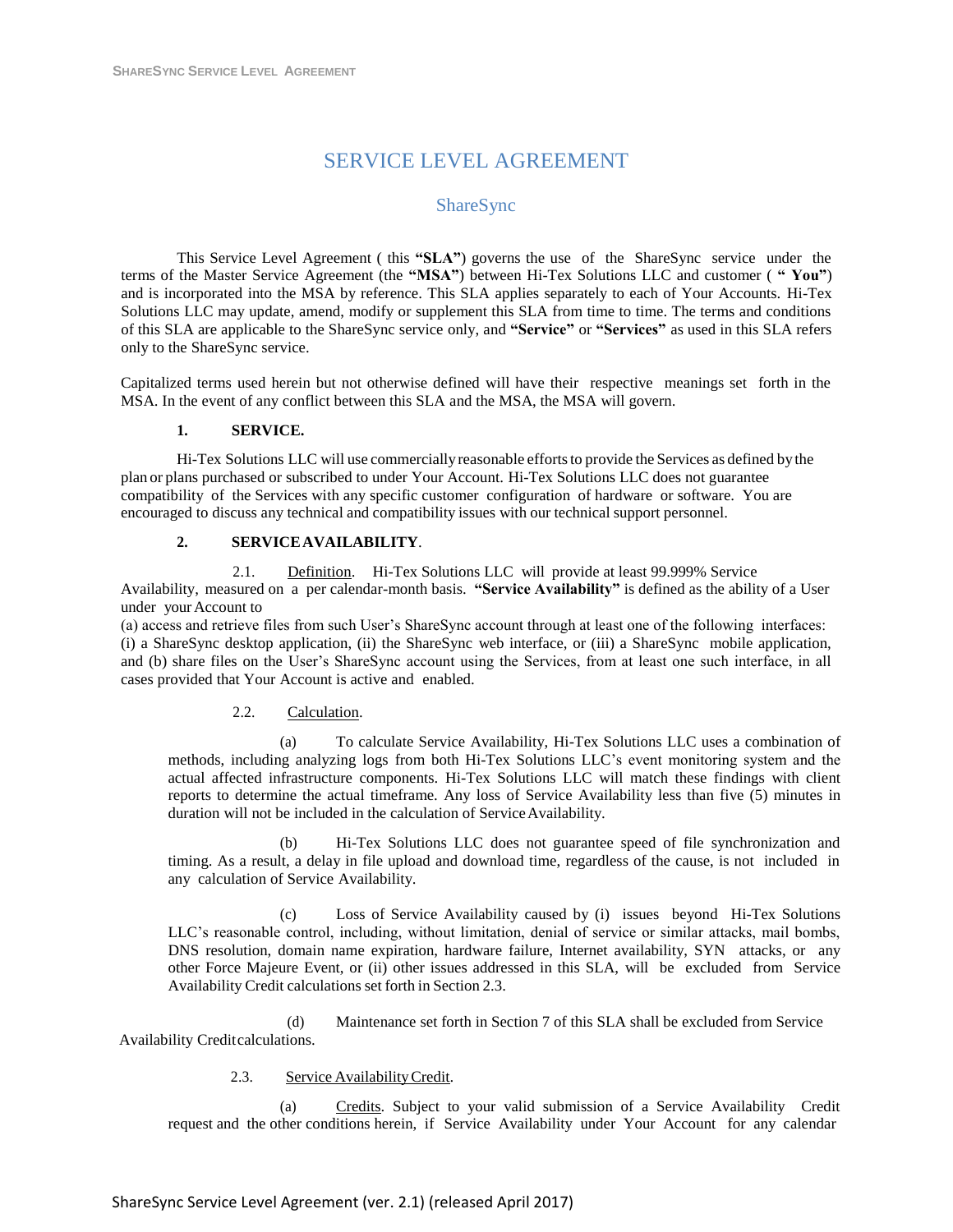| Service Availability | Amount of the refund as a percentage of<br>monthly fee for affected Service                 |
|----------------------|---------------------------------------------------------------------------------------------|
| 99.0% to 99.999%     | 3% of monthly fee credited                                                                  |
| 98.0% to 98.99%      | 5% of monthly fee credited                                                                  |
| 95.0% to 97.99%      | 10% of monthly fee credited                                                                 |
| 90.0% to 94.9%       | 25% of monthly fee credited                                                                 |
| $89.9\%$ or below    | 2.5% credited for every 1% of lost<br>availability up to the maximum total<br>penalty limit |

month is below 99.999%, Hi-Tex Solutions LLC will issue a credit (**"Service Availability Credit"**) in accordance with the followingschedule:

Service Availability Credits for partial calendar months of Your subscription for Your Account will be adjusted on a pro rata basis.

(b) Requests for Credits. To request a Service Availability Credit, (i) Your Account must be in good standing with Hi-Tex Solutions LLC, (ii) You must open a technical support ticket in the administrative control panel reporting an apparent Service interruption within seventy-two ( 72) hours of the event, and (iii) You must send an email or written Service Availability Credit request to Hi-Tex Solutions LLC's billing department in the month immediately following the month for which You are requesting a Service Availability Credit. Service Availability Credit requests must include Your account name or account number and the dates and specific times for which You are requesting Service Availability Credits.

Hi-Tex Solutions LLC will compare information provided by You to the data referenced in Section 2.2 above. A Service Availability Credit will be issued only if Hi-Tex Solutions LLC confirms, in Hi-Tex Solutions LLC's sole discretion, from such data that a Service Availability Credit is available.

(c) Calculation of Credits. Hi-Tex Solutions LLC will calculate the Service Availability Credit based on the fees for the Service and the percentage of overall individual ShareSync user accounts adversely affected. For example, if the Service Availability Credit pertains to the Service Availability of two (2) ShareSync user accounts out of two hundred (200) ShareSync user accounts purchased, the Service Availability Credit would be calculated as one percent ( 1%) times the monthly fee for all of Your ShareSync user accounts times the percentage of monthly fee credited (as set forth above).

(d) Total Credits; Sole Remedy. The limits regarding total Service Availability Credits available under this SLA are set forth in Section 3 of this SLA.

# **3. TOTAL CREDIT LIMITS; SOLE AND EXCLUSIVE REMEDIES.**

3.1. Total Service Availability Credits. The total Service Availability Credit due to You for any Account may not exceed fifty percent ( 50%) of the monthly fees charged to that Account during the month for which the Service Availability Credit is to be issued (unless the amount to be credited is less than one dollar (\$1.00), in which case the credit amount will be one dollar ( \$1.00)). Only one (1) Service Availability Credit is available in any given calendar month. Notwithstanding anything set forth in the MSA or this SLA, Service Availability Credits are the sole remedy available to you under this SLA and the MSA for Hi-Tex Solutions LLC's failure to reach the Service Availability levels or otherwise make the Services available.

3.2. No Refunds. Credits are applicable only toward future fees for use of the Service and are not convertible into cash or any type of refund.

#### **4. TECHNICALSUPPORT.**

Hi-Tex Solutions LLC will use commercially reasonable efforts assist You, through Your authorized Account contacts, with initial set up and configuration of Your Account, issuesrelating to your ability to access the Services and troubleshooting other issues related to Hi-Tex Solutions LLC's delivery of the Services. Only Your authorized Account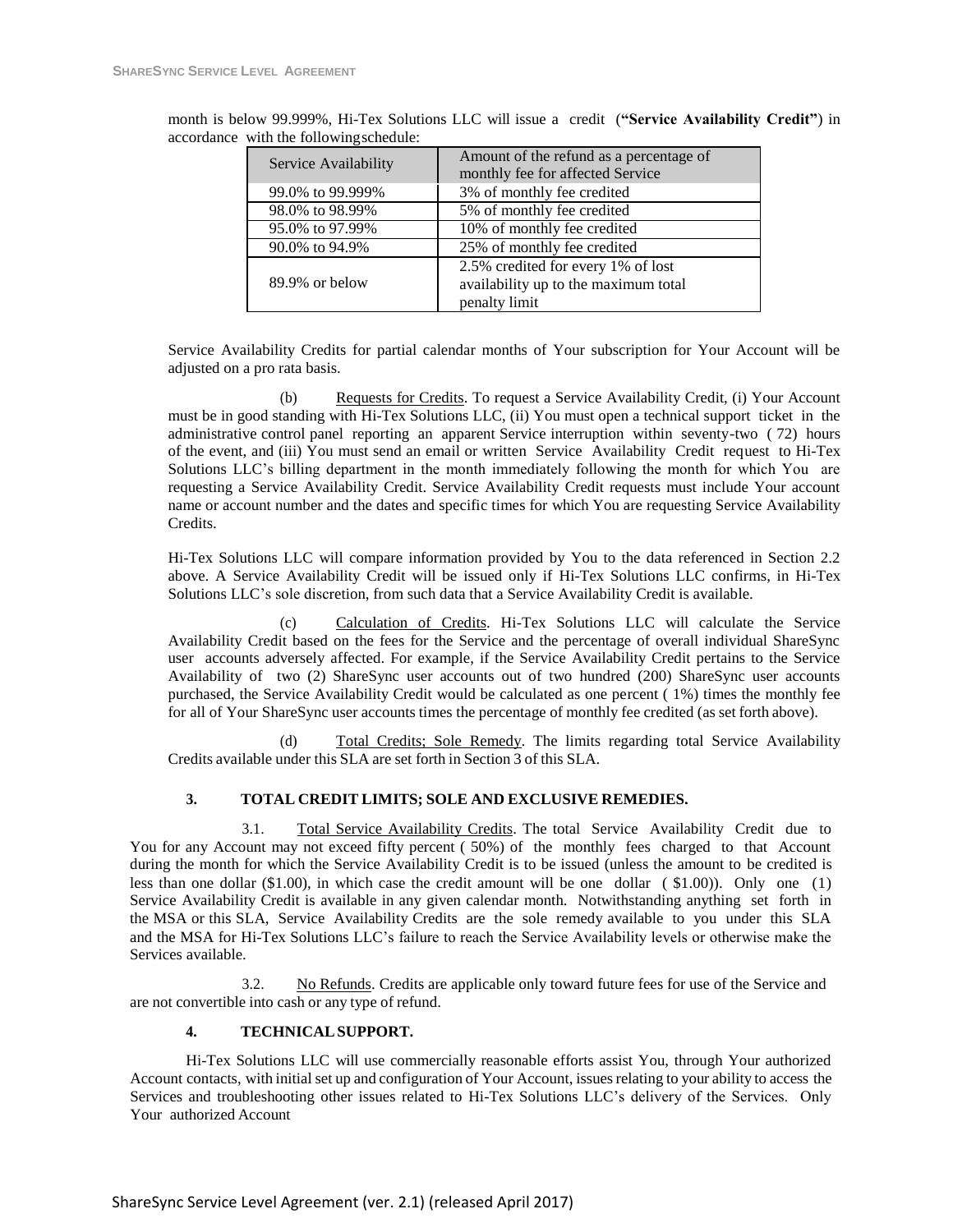contacts may request information, changes or technical support pursuant to the MSA. For more information, visit the technical support page of Hi-Tex Solutions LLC's administrative control panel. Hi-Tex Solutions LLC's technical support response time depends on the complexity of the inquiry and support request volume.

## **5. MANAGEMENT.**

5.1. Account Management Tools. Through Your authorized contacts, You may manage Your Account with Hi-Tex Solutions LLC's online management tools, the administrative control panel and end- user control panel. Hi-Tex Solutions LLC will not be required to perform for You any task that can be done through the control panels.

5.2. Custom Configuration. Requests for modification to the standard configuration of the Services will be considered on a case-by-case basis. Approval of such modifications will be at Hi-Tex Solutions LLC's sole discretion. Hi-Tex Solutions LLC does not guarantee any particular result from nonstandard configurations nor can it be held liable in any way for Service performance changes or failures which result from non-standard configurations.

5.3. Additional Services. For tasks that cannot be performed through the administrative control panel, You may request that Hi-Tex Solutions LLC perform professional services on a time and materials basis. The request will include a detailed description of work and the authorized amount of time, in half-hour increments, to perform the work. Hi-Tex Solutions LLC may evaluate and revise the request (including the estimated number of hours to perform the work) and reserves the right, in its sole discretion, to decline any request. Any additional services will be performed at Hi-Tex Solutions LLC's standard published rates, provided that any emergency services that require commencement within twenty-four ( 24) hours will be charged at one-and-a-half ( 1.5) times Hi-Tex Solutions LLC's standard published rate. Hi-Tex Solutions LLC will use commercially reasonable efforts to perform requested additional services. However, Hi-Tex Solutions LLC does not guarantee any particular result from performance of additional services or make any representations or warranties regarding such additional services, nor can Hi-Tex Solutions LLC be held liable in any way (including for any credits) for Service performance changes or failures which result from performing tasks requested by You. Hi-Tex Solutions LLC may require a separate agreement for any of these additional services.

# **6. MAINTENANCE.**

6.1. Scheduled Maintenance. In order to maintain performance and security of the Services, Hi-Tex Solutions LLC performs scheduled maintenance within its published maintenance windows. This may require specific Services to be suspended during the maintenance period. Loss of Service Availability due to scheduled maintenance will not be included in the calculation of Service Availability. Hi-Tex Solutions LLC will use commercially reasonable efforts to notify You in advance of any scheduled maintenance that may adversely affect Your use of theServices.

6.2. Emergency Maintenance. In certain circumstances, Hi-Tex Solutions LLC may need to perform emergency maintenance, including in the event of a security event, or for security patch installation or hardware replacement. Hi-Tex Solutions LLC will not be able to provide You with advanced notice in case of emergency maintenance. Loss of Service Availability due to emergency maintenance will be excluded from calculations for Service Availability. The determination that an event is an emergency will be made at Hi-Tex Solutions LLC's sole discretion.

#### **7. STORAGE CAPACITY; DATA TRANSFER; SERVER RESOURCES.**

Each Account is allotted storage capacity and data transfer amounts on Hi-Tex Solutions LLC's servers according to the Service and related options selected by You. This storage size and data transfer allotments can be increased through the administrative control panel for an additional charge up to the maximum amount allowed for the Service and related options. The servers may stop accepting, processing, or delivering Data, including users' files and folders, when such set allotment or the purchased limit is reached, thus causing a loss of Service Availability or Data loss. Hi-Tex Solutions LLC will not be responsible for such loss of Service Availability or Data losses, and such loss of Service Availability will be excluded from calculations for Service Availability. The amount of data stored in an account or a folder affects client and server performance. Large user accounts or data storage may respond slower to user requests or cause client nonresponsiveness while the data is processed.